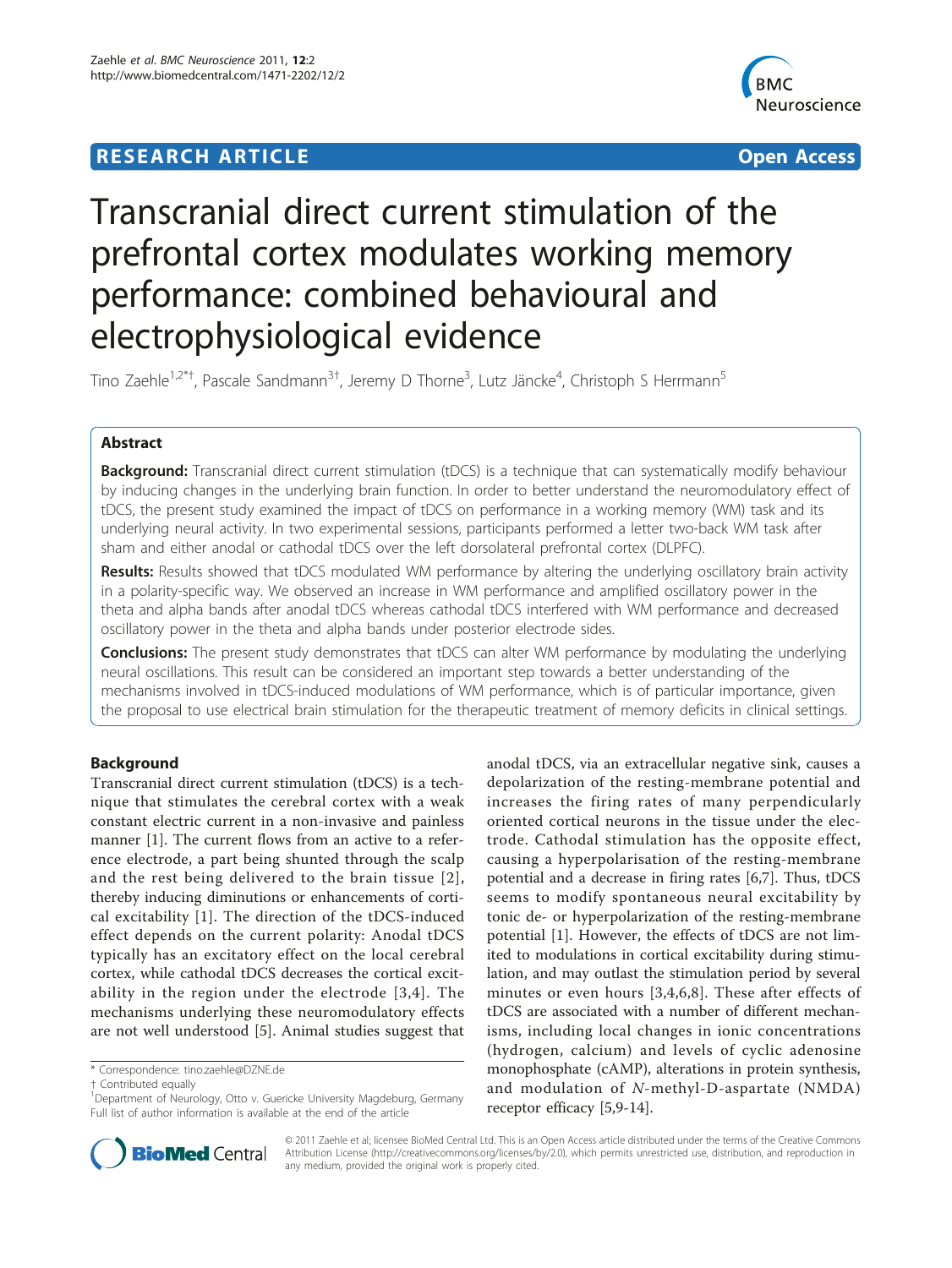The neuromodulatory changes induced by tDCS have been associated with modifications of a variety of behavioural brain functions. In animal studies, anodal tDCS of the cortical surface has been linked with facilitation of an unconditioned response [[15,16\]](#page-8-0) and improved learning [[17\]](#page-8-0). In humans, the effects of tDCS have been demonstrated on various motor, visual, and somatosensory cortex functions (see [\[18\]](#page-8-0) for a recent review). In particular, previous studies have reported enhancements in motor [[19,20\]](#page-8-0) and visuo-motor learning [\[21](#page-8-0)] for anodal tDCS, while impairments in auditory learning have been observed for cathodal tDCS [\[22](#page-8-0)]. Similarly, anodal tDCS improves language learning [\[23\]](#page-9-0), picture-naming [[24](#page-9-0)] as well as implicit grammar learning [[25](#page-9-0)], whereas cathodal tDCS has been shown to impair verbal learning abilities [[26](#page-9-0),[27](#page-9-0)]. Analogous polarity-specific effects of tDCS have been reported for working memory (WM) functions, suggesting that anodal but not cathodal tDCS can improve WM performance [\[8](#page-8-0),[28,29](#page-9-0)]. However, the nature of the neurophysiological mechanisms underlying this cognitive enhancement is not yet well understood, because modifications of WM functions by tDCS have never been studied in combination with neurophysiological methods.

In general, WM refers to a set of basic mental operations that define the ability to hold an item of information transiently in mind, in order to recall, manipulate and associate this information to incoming new information [[30\]](#page-9-0). WM is crucial to many higher-order strategic functions and has been linked to frontal [[31,32\]](#page-9-0) and parietal lobe functioning [[33](#page-9-0)]. A commonly used WM paradigm is the n-back task which activates a frontoparietal network, including the dorsolateral prefrontal cortex (DLPFC) [[34-37\]](#page-9-0), and the posterior parietal cortex [[38\]](#page-9-0). While the DLPFC is involved in the processing of stimulus information during retention times [[39\]](#page-9-0), the parietal lobe participates in the storage of perceptual attributes [[40\]](#page-9-0). Furthermore, the prefrontal cortex seems to be functionally lateralized, with the right hemisphere being recruited in particular during spatial WM tasks, and the left hemisphere being crucial for the processing of non-spatial (i.e., verbal) WM tasks [[41\]](#page-9-0). The critical role for the left DLPFC in verbal WM performance has been confirmed by lesion studies and studies using TMS, showing that focal damage and temporary disruption of the left but not the right DLPFC is related to impairments in verbal WM task performance [[42,43](#page-9-0)].

The present study examined the impact of tDCS on WM performance and the underlying neural activity. In particular, we explored the effect of tDCS applied over the left DLPFC on oscillatory brain activity during a letter n-back WM task. Based on previous findings we hypothesized tDCS-dependent alteration of WM performance [[8](#page-8-0)[,29\]](#page-9-0). Furthermore, we predicted tDCS-related

modifications of the underlying rhythmic neural activity in the alpha and theta frequency range, given the view that alpha and theta oscillations play an important role in memory functions [[44\]](#page-9-0). To our knowledge this is the first study investigating the modulatory effects of tDCS on oscillatory brain activity in the context of a WM task. The better understanding of the neuromodulatory effects of tDCS is also of clinical interest, since electrical brain stimulation seems to have potential as a therapeutic tool applied for several neurological and psychiatric disorders [\[45](#page-9-0)-[51](#page-9-0)], and particularly for the treatment of memory deficits in stroke patients [[52\]](#page-9-0), patients with Parkinson's disease [[28](#page-9-0)], and patients suffering from Alzheimer's disease [[53,54](#page-9-0)].

# Results

#### Behavioural data

Pre-to-post measurements revealed that all participants improved their performance during the experiment. Table 1 shows the results of one-sample t-tests separately for the tDCS-treated group in each stimulation condition (delta anodal ΔA, delta cathodal ΔC) and for the control group (delta  $\Delta CG$ ). The behavioural improvement from sham to active tDCS was stronger after anodal than after cathodal stimulation (cf. Figure [1](#page-2-0)). This polarity effect was statistically significant for the comparison of  $\Delta A$ -d' > $\Delta C$ -d' (t <sub>15</sub> = 2.14, P < 0.05). Analysis of reaction times (RT) showed that tDCS-treated participants responded faster after active tDCS compared to sham for Hits, but not for False Alarms (cf. Table 1). Similarly, pre-to-post measurements for the control group showed faster RT for Hits but not for False Alarms. Interestingly, the decrease of RT in the tDCS-treated group did not differ between anodal and cathodal stimulation ( $\Delta A = \Delta C$ ), neither for *Hits* ( $t_{15}$  = 0.11,  $P = 0.9$ ) nor for *False Alarms* ( $t_{15} = -0.13$ ,  $P = 0.9$ ).

In order to separate tDCS-induced alterations of WM performance from repetition-related learning effects, we

| condition | measure | t        | df | P     |
|-----------|---------|----------|----|-------|
| ΔA        | ď       | 4.748    | 15 | 0.000 |
|           | RT-Hits | $-5.370$ | 15 | 0.000 |
|           | RT-FA   | $-1.210$ | 15 | 0.244 |
| ΔC        | ď       | 2.751    | 15 | 0.015 |
|           | RT-Hits | $-3.760$ | 15 | 0.002 |
|           | RT-FA   | $-0.945$ | 15 | 0.359 |
| ACG       | ď       | 3.944    | 15 | 0.001 |
|           | RT-Hits | $-4.289$ | 15 | 0.001 |
|           | RT-FA   | $-0.600$ | 15 | 0.555 |

Table lists result of one-sample t-tests for d', RT-Hits (reaction time for Hits), and RT-FA (reaction time for False Alarms). Results show a general improvement in behaviour from pre- to post measurements for anodal (ΔA) and cathodal stimulation (ΔC), and in the separate control group (ΔCG).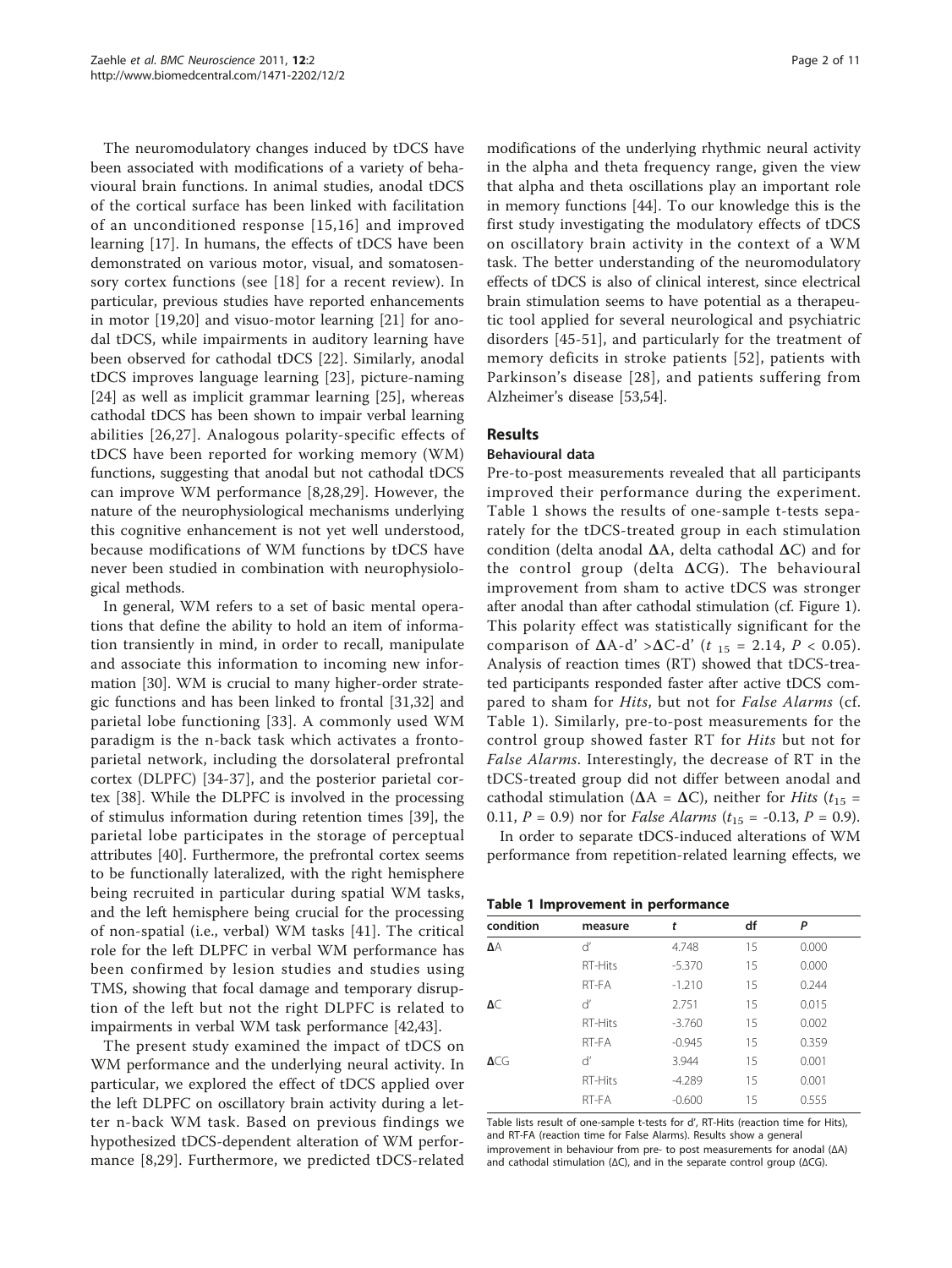<span id="page-2-0"></span>

compared the behavioural pre-to-post measurements between the tDCS-treated group and the control group (cf. Figure 1). The comparison revealed for the tDCStreated group a stronger, but statistically non-significant d' increase after anodal stimulation ( $ΔA-d' > ΔCG-d', t_{30}$  $= 0.99$ ,  $P = 0.33$ ), and a weaker d' increase after cathodal stimulation ( $\Delta C$ -d' < $\Delta CG$ -d',  $t_{30}$  = -1.39, P = 0.17) compared to the control group. Analysis of RT showed that pre to post decreases did not differ between the control group and the tDCS-treated group for the anodal or cathodal session, either for *Hits* ( $\Delta A = \Delta CG$ :  $t_{30} = 1.29$ ,  $P = 0.2$ ,  $\Delta C = \Delta CG$ :  $t_{30} = 1.1$ ,  $P = 0.3$ ) or for *False* Alarms ( $\Delta A = \Delta CG$ :  $t_{30} = -0.3$ ,  $P = 0.8$ ,  $\Delta C = \Delta CG$ :  $t_{30}$  $= -0.14$ ,  $P = 0.9$ ).

# Event-related potentials (ERPs)

Figure [2](#page-3-0) illustrates the event-related potential (ERP) data for anodal, cathodal and the two sham conditions (shamA, shamC) averaged over 16 subjects for the occipito-parietal region of interest (ROI) and electrode Pz. Visual stimulation consistently evoked a P1 component at 118 ms which was followed by the N1 component at 174 ms. A P3 component was elicited consistently in all tDCS conditions with a mean latency of 336 ms. Paired t-tests were performed to statistically compare the active

and corresponding sham conditions (anodal vs. shamA, cathodal vs. shamC), and the anodal and cathodal conditions (shamA vs. shamC, anodal vs. cathodal). Statistical analyses of ERP amplitudes revealed no significant differences between conditions for the P1, N1 and P3 components. Regarding latencies, no significant differences were found between the two sham conditions. However, N1 latencies were significantly longer for the anodal than for the cathodal ( $t_{15}$  = 2.58, P < 0.05) and for the anodal compared to the shamA condition  $(t_{15} = -2.28,$  $P < 0.05$ ), and P3 latencies were significantly shorter for the cathodal compared to the shamC condition  $(t_{15} =$ 2.24,  $P < 0.05$ ).

#### Event-related spectral perturbation (ERSP)

Figure [3](#page-4-0) shows the event-related spectral perturbation (ERSP) time-frequency plots for the sham conditions (shamA, shamC) and the active stimulation conditions (anodal, cathodal), plus the corresponding differences at the occipito-parietal ROI. Statistical comparison of ERSPs between the shamC and cathodal stimulation condition revealed a decrease in the theta and alpha band (5 - 15 Hz), at the latency range of 14 - 710 ms  $(t_{15} \ge 2.13, P < 0.05)$ . Anodal tDCS as compared to cathodal tDCS increased the total power in the theta,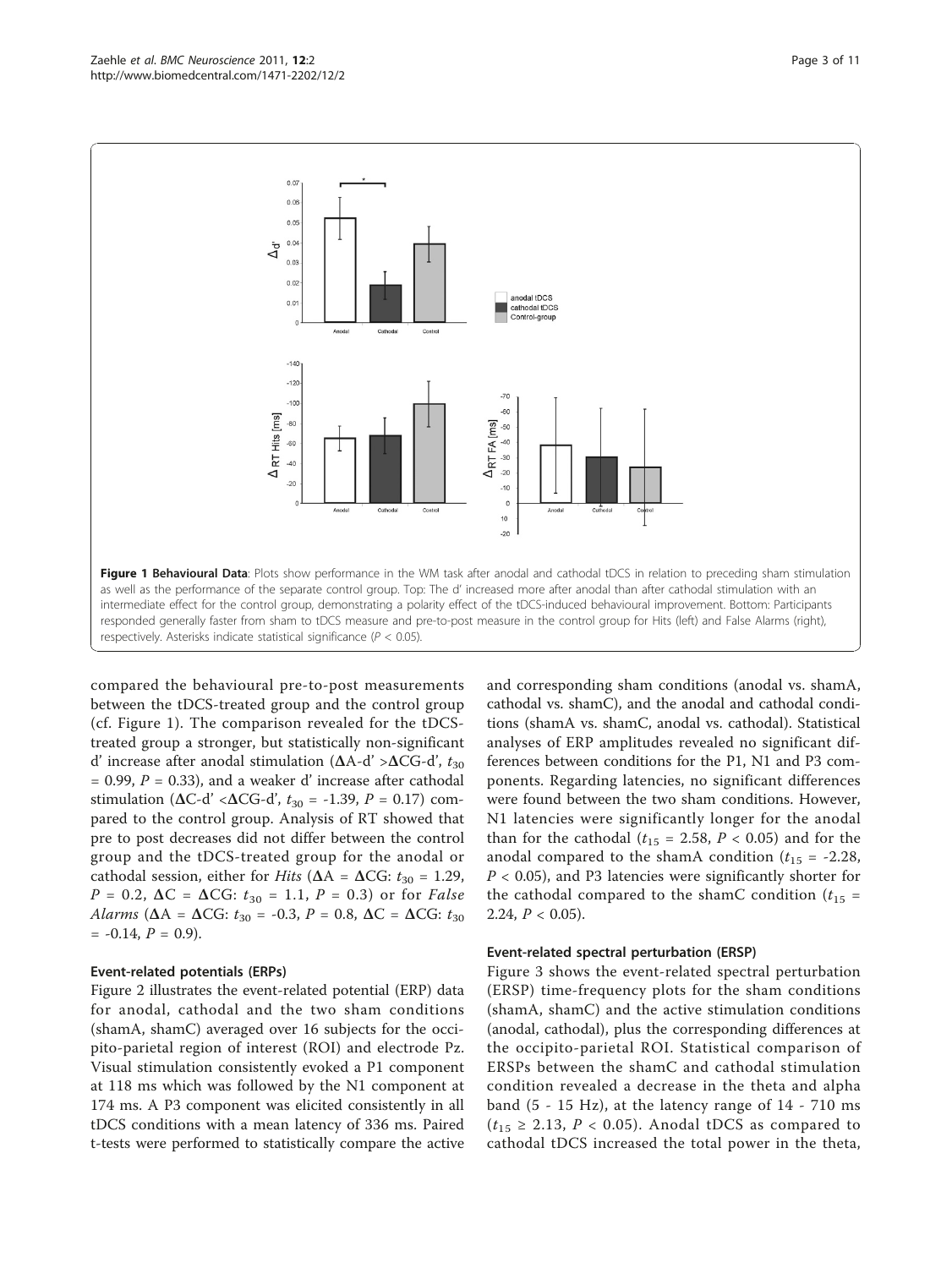<span id="page-3-0"></span>

alpha, and lower beta band (7-24 Hz) at the latency range of -72 - 380 ms ( $t_{15} \ge 2.13$ ,  $P < 0.05$ ). Finally, a significant cluster ( $t_{15} \geq 2.13$ ,  $P < 0.05$ ) was found for the overall differences between sham and stimulation conditions ((anodal - shamA) vs. (cathodal - shamC)). This cluster had a latency range of -34 - 710 ms and revealed a significant increase in the theta, alpha, and lower beta band (6 - 19 Hz) for the anodal (anodal shamA) compared to the cathodal session (cathodal shamC).

# **Discussion**

We assessed the impact of transcranial direct current stimulation (tDCS) on working memory (WM) performance and the underlying neural activity. In two experimental sessions participants performed a letter two-back WM task after sham and either anodal or cathodal tDCS. The results showed that WM performance was

generally enhanced from the sham to the active stimulation condition, indicating a repetition-related learning effect on WM task performance. Importantly, this regular improvement in WM performance was influenced by active tDCS in a polarity-specific way. The improvement in WM performance was significantly stronger after the application of anodal than after cathodal tDCS over the left dorsolateral prefrontal cortex (DLPFC), while the WM improvement was intermediate when participants received no electrical stimulation. Thus, anodal tDCS improved the regular repetition-related increase in WM performance, whereas cathodal tDCS interfered with this effect. These tDCS-induced effects were reflected in the neural oscillatory activity, showing polarity-specific alterations as a function of tDCS. Anodal tDCS increased whereas cathodal tDCS decreased the event-related oscillatory power in the theta and alpha range. Our results suggest that tDCS altered WM performance by modulating the underlying oscillatory brain activity in the theta and alpha frequency bands. These results we consider an important step towards a better understanding of the mechanisms involved in the tDCS-induced modulations of WM performance, which is particularly relevant as electrical brain stimulation has been proposed as a useful therapeutic modality for the treatment of memory deficits in a clinical context [[28,52\]](#page-9-0). More specifically, the present results of tDCSinduced modulations of neural oscillations in specific frequency bands suggests that the combination of tDCS and EEG might provide a useful approach for the investigation of the functional significance of several oscillatory bands in human cognition. Furthermore, our results may provide additional explanations for tDCSrelated therapeutic effects in patients suffering from Parkinson's disease or Alzheimer' disease. Based on our findings we predict that beneficial effects of tDCS in these patients may be associated with modulations in oscillatory brain activity, in particular in the alpha and theta frequency range. In addition, our results may inspire future research on tDCS-related therapeutic applications, in particular with respect to pathologies that have been associated with alterations of oscillatory brain activity in specific frequency bands.

#### Behavioural effects of tDCS

The effect of tDCS on WM performance is consistent with recent findings on the modulatory effects of tDCS on WM functions [[8](#page-8-0)[,28,29](#page-9-0),[52](#page-9-0)]. Similar to our results, anodal but not cathodal stimulation over the left DLPFC has been shown to increase performance in a sequential-letter WM task [\[8](#page-8-0)[,29](#page-9-0)]. Likewise, a beneficial effect of anodal tDCS over the left DLPFC on WM has been observed in patients with Parkinson's disease [[28](#page-9-0)], and in patients suffering from stroke [[52\]](#page-9-0). Our study further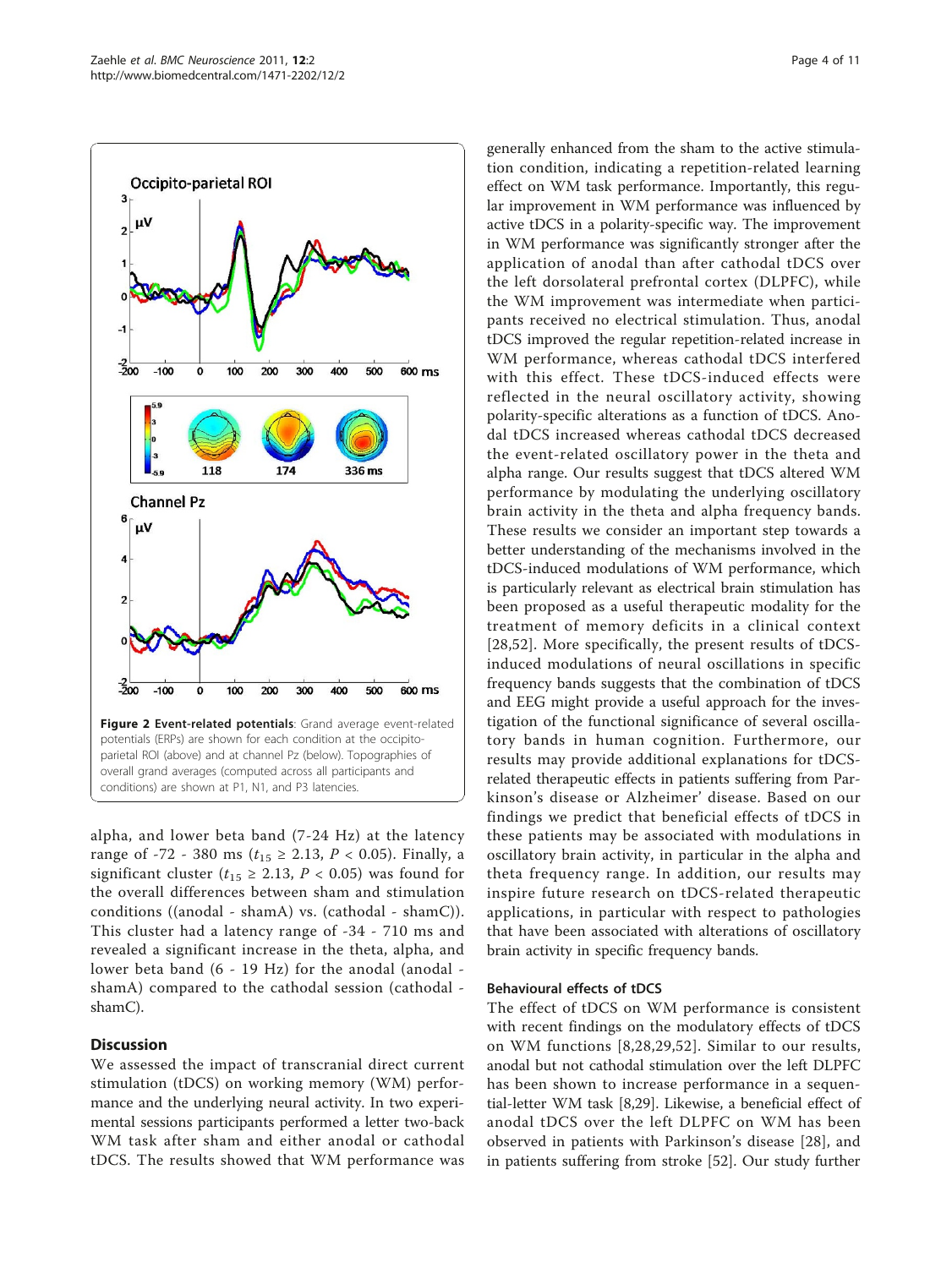<span id="page-4-0"></span>

revealed that the general decrease in response time (RT) from sham to active tDCS did not vary with tDCS polarity. Similar RT insensitivity to tDCS has been previously reported [[8](#page-8-0),[28](#page-9-0),[29](#page-9-0),[52](#page-9-0)], although one former study has observed increased RT after both anodal and cathodal stimulation over fronto-cortical regions [[55](#page-9-0)]. This discrepancy between behavioural findings might be explained by the fact that the latter study evaluated the effects of bilateral and intermittent tDCS, while our study investigated unilateral and continuous tDCS. Furthermore, the difference in results between the studies may be a consequence of differences in electrode size, position and applied current intensities, and duration of the washout period between the active tDCS sessions. Computational approaches using spherical [[2,](#page-8-0)[56\]](#page-9-0) and realistic finite element head models [[57](#page-9-0)] have demonstrated that the size, location and shape of the stimulating electrode can influence the electric field in the underlying brain, thereby affecting the level of modulation of tDCS. Overall, our behavioural results, even though not novel per se, provide further evidence for a modulatory capability of tDCS on WM performance. Our results confirm previous findings by showing that tDCS can reliably induce alterations in WM performance in a polarity-dependent manner. More specifically, our results suggest that repetition-related improvement in WM performance is elevated by anodal tDCS, but diminished by cathodal tDCS.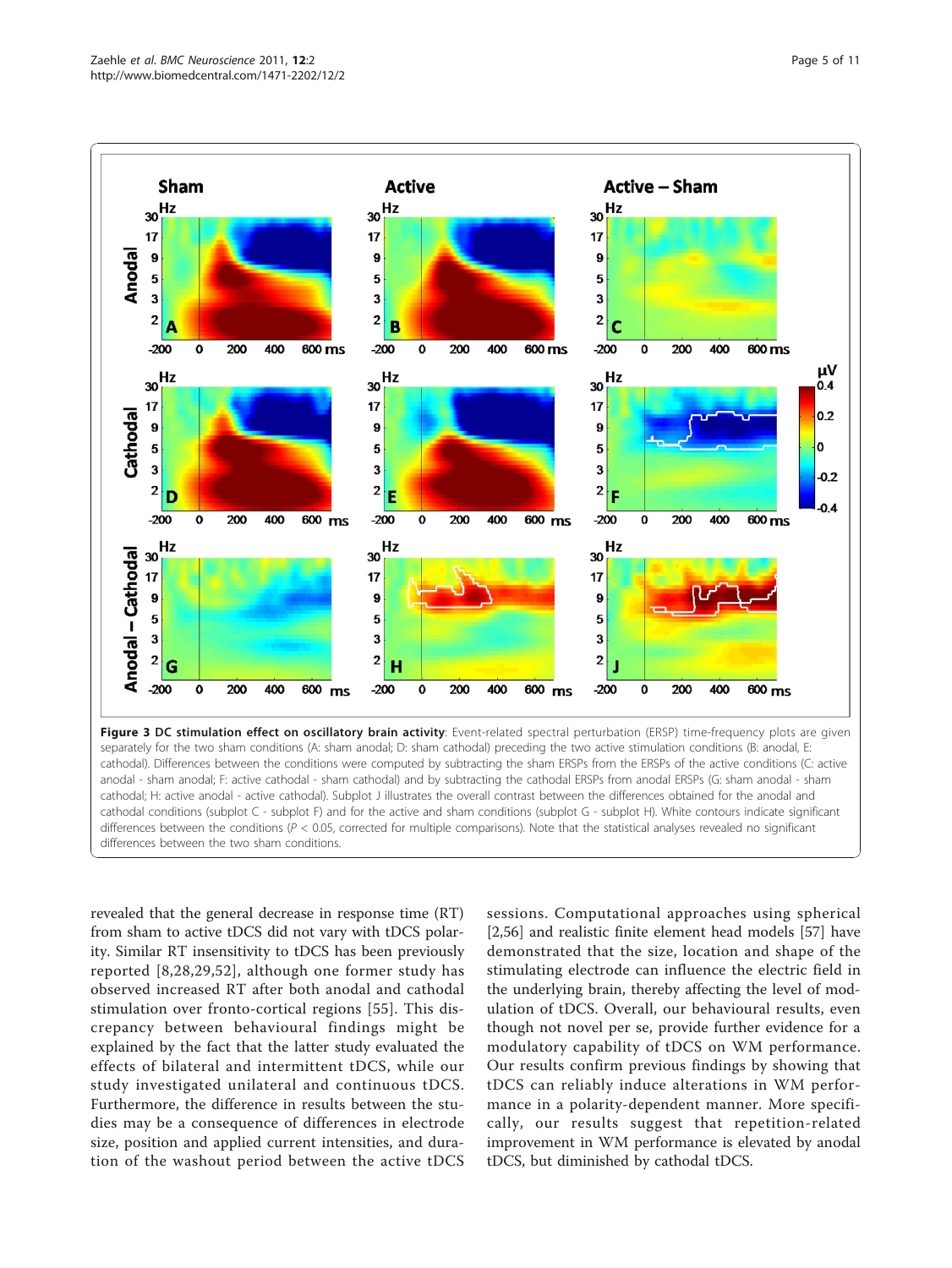#### Electrophysiological correlates of tDCS effects

In this study we assessed oscillatory brain activity during the WM task in order to investigate the underlying neural mechanisms mediating the tDCS-induced behavioural effects. To date, reports of electrophysiological correlates of tDCS effects are sparse. Using visual eventrelated potentials (ERPs), a previous study has demonstrated that the amplitude of the N70 ERP component is increased by anodal tDCS, while it is decreased by cathodal tDCS [[58](#page-9-0)]. The opposite effect has been reported for the visual P100, showing reduced amplitudes for anodal and increased amplitudes for cathodal stimulation [[59](#page-9-0)]. Polarity-specific changes have also been observed for ERPs in the somatosensory modality [[60-62\]](#page-9-0), and for motor cortex excitability [[63\]](#page-9-0). Furthermore, previous studies have shown that cathodal tDCS over the visual cortex decreases beta and gamma activity in response to visual stimulation [\[64](#page-9-0)], whereas cathodal tDCS over the motor cortex increases resting state theta and delta oscillation [\[5](#page-8-0)]. However, the study of oscillatory brain activity in the context of tDCS-induced WM alterations addresses a research question that has been under-investigated so far. Given that electrical brain stimulation can be a useful therapeutic tool for the treatment of cognitive deficits [[65](#page-9-0)], a better understanding of tDCS-induced effects on the underlying brain activity seems to be of clinical relevance. In the present study we show that tDCS over the left DLPFC modulates theta and alpha band activity during WM performance in a polarity-specific way. Oscillatory power in the theta and alpha range was increased after anodal stimulation, while it was decreased after cathodal tDCS.

#### Oscillatory brain activity in the context of a WM task

Changes in oscillatory brain activity play an important role in the formation of perception and memory and thus are essential for higher cognitive functions [\[66,67](#page-10-0)]. Accordingly, WM representations seem to be sustained by oscillatory brain activity [[68,69\]](#page-10-0). Indeed, WM operations have been related to oscillatory brain activity in multiple frequency bands, including the theta (4-8 Hz), alpha (8-12 Hz), and beta (12-30 Hz) range [\[44\]](#page-9-0). In particular the performance in visual n-back tasks has been specifically associated with alterations in event-related theta and alpha band activity [\[70](#page-10-0)]. In this regard alpha band activity is assumed to reflect a general inhibition of non-task relevant areas [\[71,72\]](#page-10-0) and may index the degree of inhibition necessary during internally, as opposed to externally, directed attention [\[73\]](#page-10-0). In contrast, theta band activity has been associated with memory encoding and retrieval [[74-77\]](#page-10-0) and may thus be particularly related to the function of the central executive of the WM system [[78](#page-10-0)-[80\]](#page-10-0). In the context of a WM task, theta band activity seems to reflect the continuous ingly, a power increase has been previously shown for both the alpha and theta band as a function of practice in a WM task [\[81](#page-10-0)]. In sum, previous studies have shown that alterations

of rhythmic activity, specifically in the theta and alpha range, are associated with proper WM performance. These oscillations increase with behavioural enhancement. In the present study we show that tDCS over the left DLPFC induces altered WM performance by modulating its underlying theta and alpha activity. This result further highlights the importance of the left DLPFC and the specific role of theta and alpha activity during WM performance. Even though this interpretation implies that the modulatory effects of tDCS on WM are specifically related to the responsiveness of the left DLPFC, it may be assumed that altered local cortical excitability in one part of the responsible network influences the whole neural network associated with WM functions beyond the site of stimulation. Indeed, widespread tDCS-induced changes in cortical activity have been demonstrated by a previous neuroimaging study [[82\]](#page-10-0). Thus, it is likely that by influencing one component of the WM network, the electrical stimulation of the left DLPFC had an influence on the functioning of the entire WM system.

# Conclusions

The present investigation studied the impact of anodal, cathodal or sham tDCS over the left DLPFC on the oscillatory brain activity associated with higher-order cognitive processing. Our results show that tDCS can change the organized cortical activity associated with WM in concert with systematic alterations of WM performance. To our knowledge, this is the first study investigating the effects of tDCS on oscillatory brain activity in the context of a WM task. The results of the study will provide a better understanding of the neuromodulatory effects of tDCS and demonstrate its potential both at fostering knowledge on the functional significance of brain oscillations and for therapeutic application.

# Methods

# Participants

Sixteen university students (10 females, mean age  $25 \pm 2$ years) participated in the tDCS study. All participants were consistent right-handers [\[83](#page-10-0)] and had no metallic implant and no history of neurological or psychiatric illness. An intelligence test [[84\]](#page-10-0) showed that IQ levels of all the participants were in or above the range of the norm (mean  $115 \pm 13$ ). Each participant gave written, informed consent prior to the experiment. All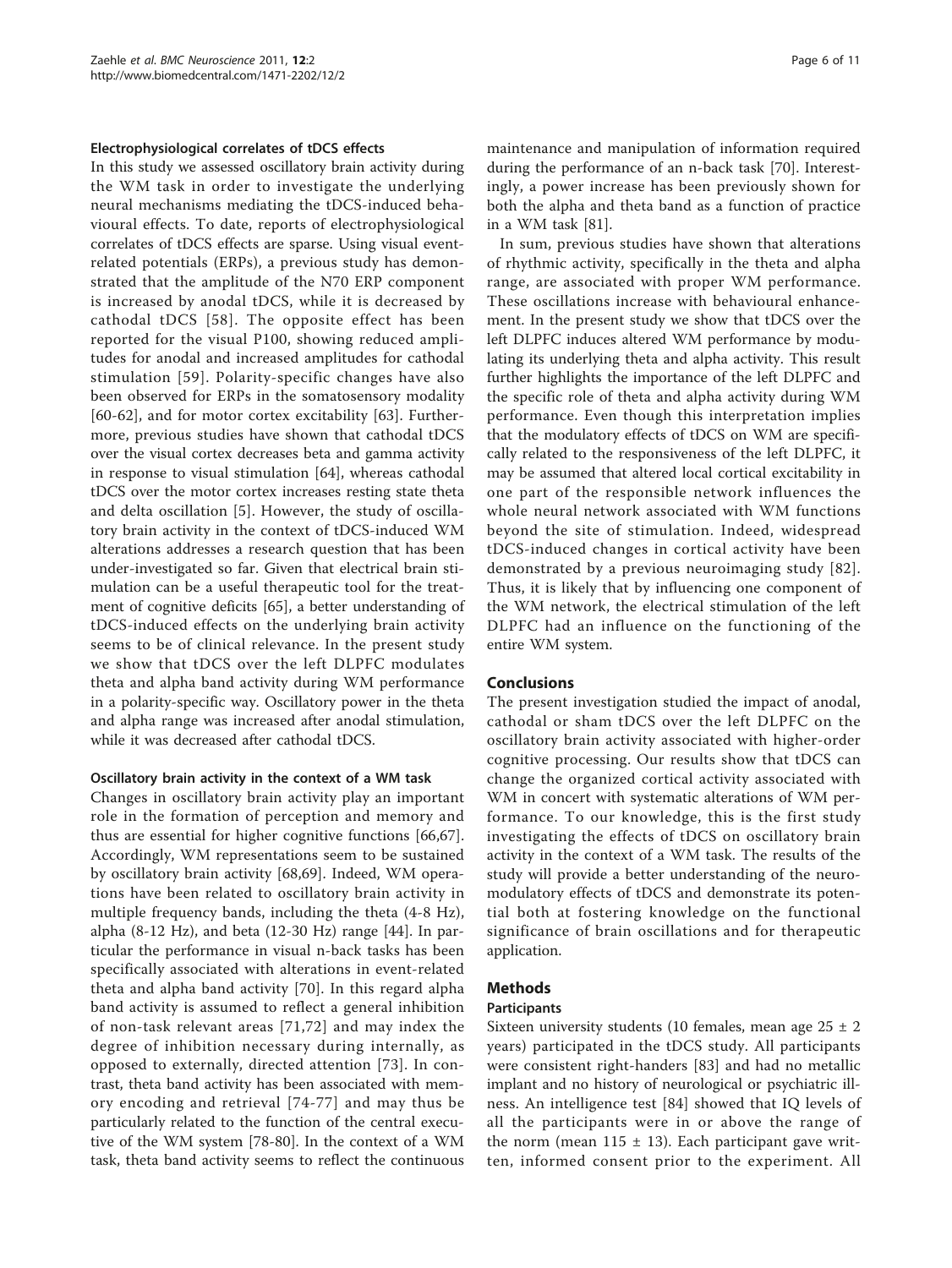procedures in the study were approved by the ethics committee of the University of Zurich. In an additional control experiment a separate sample of 16 participants (12 females, mean age  $24 \pm 4$  years) was investigated to measure the repetition effect on WM task performance without tDCS. This control group undertook one experimental session and performed the same behavioral task twice but without receiving any tDCS-treatment during the 15 min break in between. Experimental setting as well as instruction to the participants of the control group was identical to the stimulation group, except that no tDCS was applied and no EEG data were recorded. IQ levels of the participants in the control group were similar to those in the stimulated group (mean  $117 \pm 14$ ).

#### Transcranial direct current stimulation (tDCS)

The participants were seated comfortably in a recliner in front of a personal computer screen in an electromagnetically shielded room. TDCS was delivered by a batterydriven constant current stimulator (Eldith, NeuroCon GmbH, Germany) using a pair of rubber electrodes in a  $5 \times 7$  cm saline-soaked synthetic sponge. For stimulation of the left DLPFC the active electrode (to which the term anodal/cathodal stimulation refers) was placed over F3 according to the International 10-20 system for electroencephalography (EEG) electrode placement [\[85](#page-10-0)]. The use of EEG electrode positions for DLPFC localisation has been applied before in studies using tDCS [[8](#page-8-0),[26](#page-9-0),[29,52,](#page-9-0)[86\]](#page-10-0) and transcranial magnetic stimulation (TMS) [\[87](#page-10-0)]. Since both the left and right prefrontal cortex have been shown to subserve the WM system [[41,](#page-9-0)[88\]](#page-10-0), and the left hemisphere seems to be particularly crucial for the processing of verbal WM tasks [[42](#page-9-0),[43\]](#page-9-0), we used an ipsilateral reference electrode over the left mastoid in order to avoid confounding biases arising from tDCS effects over the right hemisphere. In using this ipsilateral stimulation, we accepted the possibility that this mounting might reduce the tDCS-related effects on the underlying cortex, since it could cause current to be shunted to a greater degree through skin and cerebrospinal fluid. A constant current of 1.0 mA was applied for 15 min, with a linear fade in/fade out of 10 s. Each participant performed one anodal and one cathodal tDCS session separated by at least one day. The session order was counterbalanced across participants. Within each session, participants underwent one sham condition and one stimulation (i.e., anodal/cathodal) condition, and the sham condition always preceded the stimulation condition to avoid carry-over effects of tDCS (cf. Figure 4, top row). For the sham condition, the same electrode placement was used as in the stimulation condition, but the current was applied for 30 s, and was then ramped down without the subject's





awareness. This procedure ensured that in both the sham and stimulation condition, participants experienced the initial itching that recedes over the first seconds of tDCS [\[89\]](#page-10-0). Accordingly, none of the participants was able to determine whether or not they received real or sham stimulation.

#### Working memory assessment

After each sham and stimulation condition, participants performed a two-back letter working memory (WM) task with concurrent EEG recording. Stimulus presentation was controlled by the Presentation software (Neurobehavioral Systems, USA). Participants were stimulated with a sequence of white letters (A, B, C, D, E) which were presented on a black background in the centre of the screen. Each letter was presented for 500 ms with an interstimulus interval of 2 s. Each letter was followed by a white fixation cross that remained until the next letter was presented. A target letter was any letter repeated after one intervening letter. Participants were asked to respond to each letter as quickly and accurately as possible and to indicate whether the currently presented letter matched (left button) or did not match (right button) the letter which was presented two trials before (cf. Figure 4, bottom row). A brief practice sequence of 100 trials was given before the actual test. The test sequence consisted of 300 letters, with 77 matching letters (targets) and 223 non-matching letters (rejections).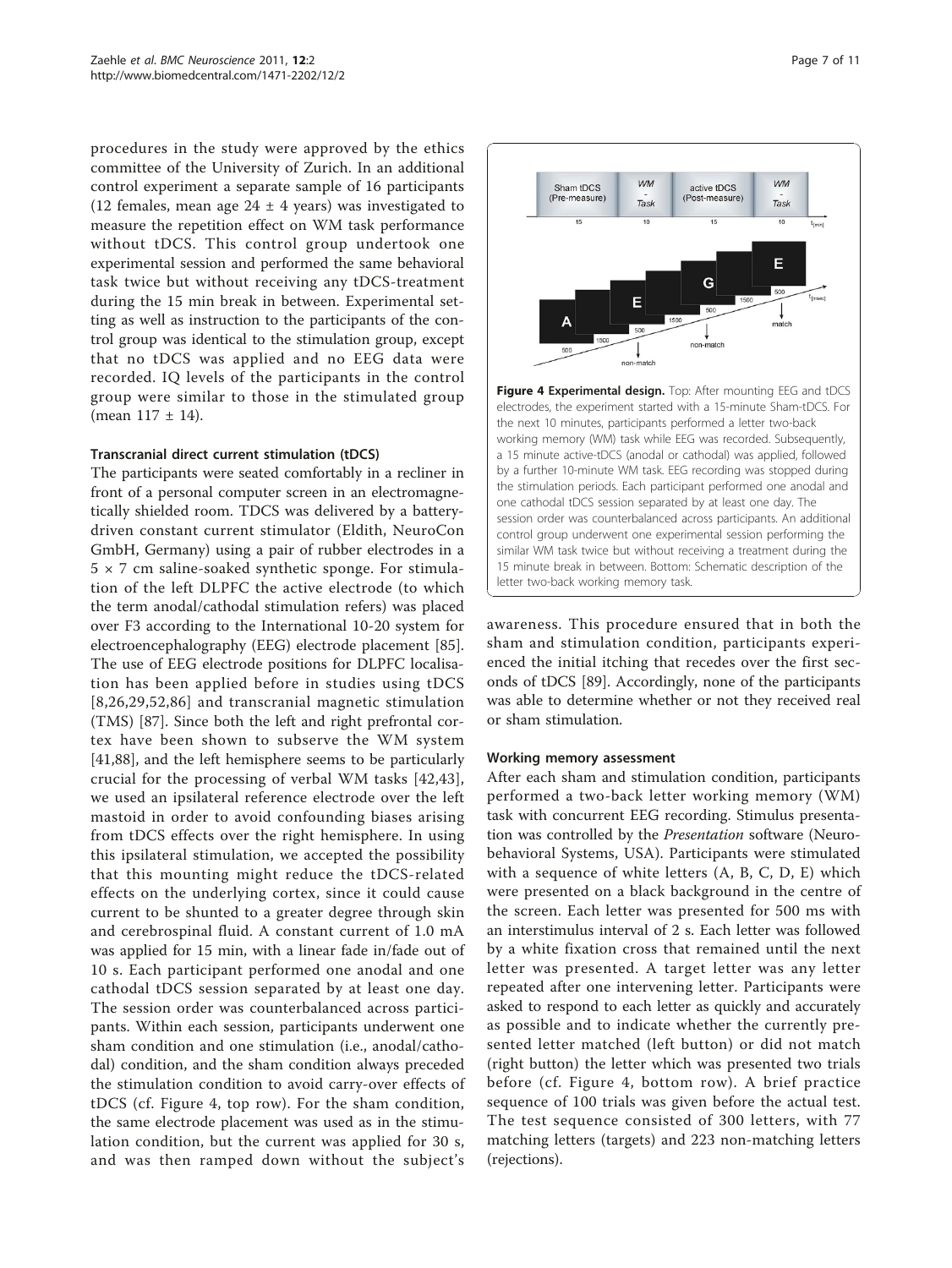#### EEG recording and preprocessing

During the WM task, EEG was recorded continuously with thirty-two electrodes (Fp1, Fp2, F7, F3, Fz, F4, F8, FT7, FC3, FCz, FC4, FT8, T7, C3, Cz, C4, T8, TP9, TP7, CP3, CPz, CP4, TP8, TP10, P7, P3, Pz, P4, P8, O1, Oz, O2) located according to the International 10-20 system [[85\]](#page-10-0). The electro-oculogram was recorded from two bipolar electrode pairs placed above and below the left eye, and on the outer canthi of each eye, respectively. A QuickAmp amplifier system (BrainProducts, Munich, Germany) was used for EEG recording. EEG data were recorded against the grand average reference and sampled at 500 Hz, and impedances were kept below 10 k  $Ω$ . EEG preprocessing and data analysis were carried out in Brain Vision Analyzer 2.0 (BrainProducts, Munich, Germany), EEGLAB 6.01 [[90\]](#page-10-0) and Field-Trip [http://fieldtrip.fcdonders.nl/.](http://fieldtrip.fcdonders.nl/) EEG data were off-line treated with a 24 dB zero-phase Butterworth filter from 0.1 to 30 Hz and were segmented into epochs from -312 to 712 ms relative to stimulus onset. After baseline correction (-312 to 0 ms), epochs were automatically screened for unique and non-stereotyped artifacts using a probability function built into EEGLAB [\[91\]](#page-10-0). With this procedure, epochs that contained signal values exceeding three standard deviations were removed. Independent component analysis (ICA) was then applied to remove ocular artifacts [[92,93\]](#page-10-0). After artifact removal, averages were computed for all remaining correct target responses (i.e., hits) for each of the four conditions (anodal, cathodal, sham preceding anodal (shamA), sham preceding cathodal (shamC)). In order to avoid multiple comparisons between neighbouring electrodes and to increase the signal-to-noise ratio, data from selected electrode sites (Pz, P3, P4, Oz, O1, O2) were pooled into an occipito-parietal ROI.

#### Data Analysis

#### Behavioural data

To evaluate performance in the context of signal detection theory, d' was analyzed. As recently demonstrated, d' has the advantage to capture executive skills needed to perform n-back WM tasks without being influenced by demographic variables or IQ [[94\]](#page-10-0). Values for d' were estimated for each subject by dividing the difference of Z(false alarms) and Z(hits) by the root mean square of 2. The discriminability measure d' captures the ability of the participant to discriminate between the two stimulus types, here the two-back target letters and the non-target letters. Additionally, reaction times (RT) for Hits and False Alarms (FA) were analyzed. To evaluate the impact of tDCS on the repetition-related increase in WM performance, we analyzed the pre-to-post measurements by computing the difference between the behavioural values assessed after active stimulation (anodal/ cathodal) and the preceding sham stimulation (shamA/ shamC), separately for the anodal (delta anodal,  $\Delta A$ ) and cathodal session (delta cathodal, ΔC). We compared these pre-to-post measurements,  $\Delta A$  and  $\Delta C$ , for each behavioural parameter using paired t-tests. Prior to this calculation, we evaluated the equality of the two sham conditions using paired t-test. This statistical analysis revealed no significant difference between the two sham conditions for d' ( $t_{15}$  = -0.34, P = 0.7). Similarly, RTs for *Hits* ( $t_{15}$  = 0.74, *P* = 0.5) and *False Alarms* ( $t_{15}$  = 0.27, *P* = 0.9) were not significantly different between the two sham conditions. To determine tDCS-induced modulations on the repetition-related increase in WM performance, we compared the pre-post differences  $($  $\Delta$ A and ΔC) of the tDCS-treated group with pre-post measurements of a separate control group  $(\Delta CG)$  that also performed the WM task twice but without receiving a tDCS treatment during the break in between  $(∆A$  vs.  $\Delta CG$ , and  $\Delta C$  vs.  $\Delta CG$ ). Again, prior to this calculation, we evaluated the equality of the two experimental sham conditions of the tDCS-treated group and the pre-measurement (i.e., first repetition of the WM task) in the control group by means of independent-samples t-tests. This statistical analysis revealed no significant differences between the sham conditions of the tDCS-treated group and the pre-measurement of the control group (cf. Table 2).

#### Analysis of event-related potentials

Event-related potentials (ERPs) were measured relative to the pre-stimulus baseline (-312 - 0 ms) for each condition (anodal, cathodal, sham preceding anodal (shamA), sham preceding cathodal (shamC)). Peak detection was performed for the occipito-parietal ROI (P1, N1 component) and for the Pz electrode (P3 component). This procedure entailed the detection of the most positive (P1, P3 component) or negative (N1 component) peaks within specific latency bands (P1: 80-140 ms; N1: 120-250 ms; P3: 230-500 ms). The time

|  |  |  |  | Table 2 Comparison of pre-measurements |
|--|--|--|--|----------------------------------------|
|--|--|--|--|----------------------------------------|

| measure | t        | df | P     |
|---------|----------|----|-------|
|         |          |    |       |
| ď       | 0.687    | 30 | 0.500 |
| RT-Hits | $-0.910$ | 30 | 0.371 |
| RT-FA   | $-0.528$ | 30 | 0.602 |
|         |          |    |       |
| ď       | 1.080    |    | 0.290 |
| RT-Hits | $-1.484$ | 30 | 0.148 |
| RT-FA   | $-0.694$ | 30 | 0.493 |
|         |          |    |       |

Table shows results of independent t-tests comparing the pre-measurements for d', RT-Hits (reaction time for Hits), and RT-FA (reaction time for False Alarms). Results show equivalence of pre-measures between the two experimental groups (shamA: sham condition preceding the anodal tDCS, shamC: sham condition preceding the cathodal tDCS) and control group (CG).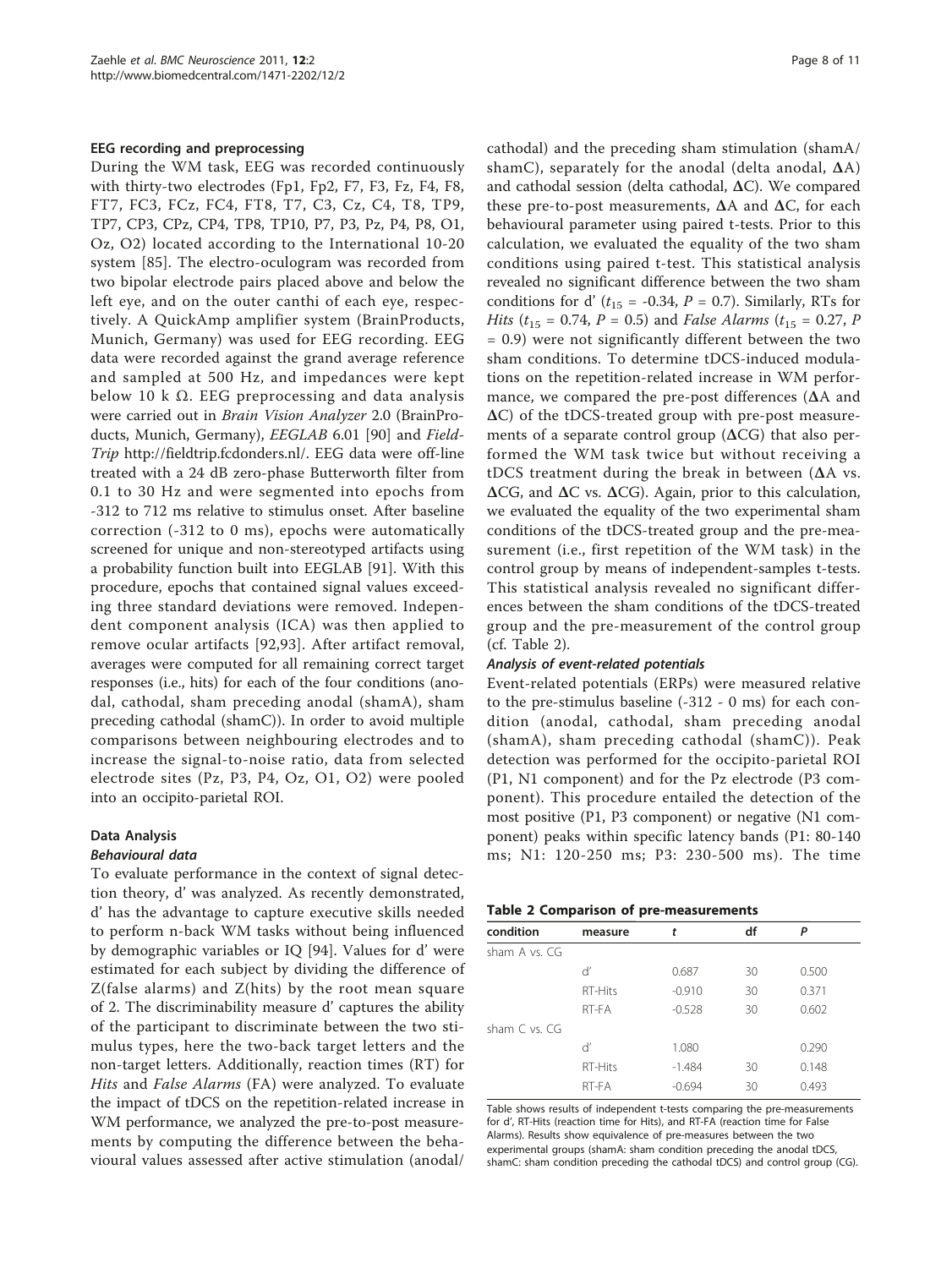<span id="page-8-0"></span>windows for peak analysis were defined on the basis of the global field power.

#### Analysis of event-related spectral perturbation

For each subject and each channel, event-related spectral perturbation (ERSP) was calculated using a waveletbased analysis implemented in Brain Vision Analyzer 2.0 software. We used a continuous wavelet transform (WT) with complex Morlet wavelets (morlet parameter c 3.8; 30 frequency steps from 1 to 30 Hz) to examine the frequency composition of single-trial epochs. The magnitudes of the WTs of single-trial epochs were then averaged to compute the total power of activity, which contains signal components that are phase-locked and non-phase-locked to the stimulus event. For each scale of the WT a baseline correction was applied by subtracting the mean amplitude within the -200 to -100 ms time window from each data point after stimulus onset. Similar to the procedures used in the ERP analysis, the data were subsequently pooled into an occipito-parietal ROI by averaging the ERSPs across different electrode sites (Pz, P3, P4, Oz, O1, O2).

TDCS effects on oscillatory brain activity were analyzed by computing ERSP differences between the separate conditions. For statistical comparisons, we used a nonparametric cluster-based randomization approach built into *FieldTrip*. This procedure defined clusters on the basis of the actual distribution of the data and tested the statistical significance of these clusters using a Monte-Carlo randomization method with correction for multiple comparisons [\[95\]](#page-10-0). The clustering used 500 randomizations and was performed in time and frequency simultaneously. The t-statistic of paired t-tests was calculated on a cluster-level by taking the sum of the tvalues within the respective cluster.

#### Acknowledgements

This study was supported by the Deutsche Forschungsgemeinschaft (SFB/ TR31-TPA9) (TZ, CSH) and the Swiss National Foundation (PBZHP3-128462) (PS).

#### Author details

<sup>1</sup>Department of Neurology, Otto v. Guericke University Magdeburg, Germany. <sup>2</sup>German Centre for Neurodegenerative Diseases (DZNE) Magdeburg, Germany. <sup>3</sup>Department of Psychology, Neuropsychology Lab, Carl von Ossietzky University of Oldenburg, Germany. <sup>4</sup>Institute of Psychology, Division of Neuropsychology, University of Zurich, Switzerland. 5 Department of Experimental Psychology, Carl von Ossietzky University Oldenburg, Germany.

#### Authors' contributions

TZ: conceived of the study, designed the experimental paradigm, performed the statistical analysis and drafted the manuscript

PS: conceived of the study, performed the data acquisition and the statistical analysis and drafted the manuscript

JDT: performed statistical analysis and contributed to the manuscript

LJ: contributed to the hypothesis, and to the preparation of the manuscript CSH: contributed to the design, discussion, and to the preparation of the manuscript

All authors read and approved the final manuscript.

Received: 1 October 2010 Accepted: 6 January 2011 Published: 6 January 2011

#### References

- 1. Nitsche MA, Cohen LG, Wassermann EM, Priori A, Lang N, Antal A, Paulus W, Hummel F, Boggio PS, Fregni F, Pascual-Leone A: [Transcranial](http://www.ncbi.nlm.nih.gov/pubmed/20633386?dopt=Abstract) [direct current stimulation: State of the art 2008.](http://www.ncbi.nlm.nih.gov/pubmed/20633386?dopt=Abstract) Brain Stimulation 2008, 1:206-223.
- 2. Miranda PC, Lomarev M, Hallett M: [Modeling the current distribution](http://www.ncbi.nlm.nih.gov/pubmed/16762592?dopt=Abstract) [during transcranial direct current stimulation.](http://www.ncbi.nlm.nih.gov/pubmed/16762592?dopt=Abstract) Clinical Neurophysiology 2006, 117:1623-1629.
- 3. Nitsche MA, Nitsche MS, Klein CC, Tergau F, Rothwell JC, Paulus W: [Level of](http://www.ncbi.nlm.nih.gov/pubmed/12686268?dopt=Abstract) [action of cathodal DC polarisation induced inhibition of the human](http://www.ncbi.nlm.nih.gov/pubmed/12686268?dopt=Abstract) [motor cortex.](http://www.ncbi.nlm.nih.gov/pubmed/12686268?dopt=Abstract) Clinical Neurophysiology 2003, 114:600-604.
- 4. Nitsche MA, Paulus W: [Excitability changes induced in the human motor](http://www.ncbi.nlm.nih.gov/pubmed/10990547?dopt=Abstract) [cortex by weak transcranial direct current stimulation.](http://www.ncbi.nlm.nih.gov/pubmed/10990547?dopt=Abstract) The Journal of Physiology 2000, 527:633-639.
- Ardolino G, Bossi B, Barbieri S, Priori A: [Non-synaptic mechanisms underlie](http://www.ncbi.nlm.nih.gov/pubmed/16037080?dopt=Abstract) [the after-effects of cathodal transcutaneous direct current stimulation of](http://www.ncbi.nlm.nih.gov/pubmed/16037080?dopt=Abstract) [the human brain.](http://www.ncbi.nlm.nih.gov/pubmed/16037080?dopt=Abstract) The Journal of Physiology 2005, 568:653-663.
- 6. Bindman LJ, Lippold OC, Redfearn JW: [Long-lasting changes in the level](http://www.ncbi.nlm.nih.gov/pubmed/13968314?dopt=Abstract) [of the electrical activity of the cerebral cortex produced bypolarizing](http://www.ncbi.nlm.nih.gov/pubmed/13968314?dopt=Abstract) [currents.](http://www.ncbi.nlm.nih.gov/pubmed/13968314?dopt=Abstract) Nature 1962, 196:584-585.
- 7. Purpura DP, McMurtry JG: [Intracellular activities and evoked potential](http://www.ncbi.nlm.nih.gov/pubmed/14244793?dopt=Abstract) [changes during polarization of motor cortex.](http://www.ncbi.nlm.nih.gov/pubmed/14244793?dopt=Abstract) Journal of Neurophysiology 1965, 28:166-185.
- 8. Ohn SH, Park CI, Yoo WK, Ko MH, Choi KP, Kim GM, Lee YT, Kim YH: [Time](http://www.ncbi.nlm.nih.gov/pubmed/18281890?dopt=Abstract)[dependent effect of transcranial direct current stimulation on the](http://www.ncbi.nlm.nih.gov/pubmed/18281890?dopt=Abstract) [enhancement of working memory.](http://www.ncbi.nlm.nih.gov/pubmed/18281890?dopt=Abstract) Neuroreport 2008, 19:43-47.
- 9. Gartside IB: [Mechanisms of sustained increases of firing rate of neurons](http://www.ncbi.nlm.nih.gov/pubmed/5684882?dopt=Abstract) [in the rat cerebral cortex after polarization: reverberating circuits or](http://www.ncbi.nlm.nih.gov/pubmed/5684882?dopt=Abstract) [modification of synaptic conductance?](http://www.ncbi.nlm.nih.gov/pubmed/5684882?dopt=Abstract) Nature 1968, 220:382-383.
- 10. Hattori Y, Moriwaki A, Hori Y: [Biphasic effects of polarizing current on](http://www.ncbi.nlm.nih.gov/pubmed/2173816?dopt=Abstract) [adenosine-sensitive generation of cyclic AMP in rat cerebral cortex.](http://www.ncbi.nlm.nih.gov/pubmed/2173816?dopt=Abstract) Neuroscience Letters 1990, 116:320-324.
- 11. Islam N, Aftabuddin M, Moriwaki A, Hattori Y, Hori Y: [Increase in the](http://www.ncbi.nlm.nih.gov/pubmed/7583224?dopt=Abstract) [calcium level following anodal polarization in the rat brain.](http://www.ncbi.nlm.nih.gov/pubmed/7583224?dopt=Abstract) Brain Research 1995, 684:206-208.
- 12. Liebetanz D, Nitsche MA, Tergau F, Paulus W: [Pharmacological approach](http://www.ncbi.nlm.nih.gov/pubmed/12244081?dopt=Abstract) [to the mechanisms of transcranial DC-stimulation-induced after-effects](http://www.ncbi.nlm.nih.gov/pubmed/12244081?dopt=Abstract) [of human motor cortex excitability.](http://www.ncbi.nlm.nih.gov/pubmed/12244081?dopt=Abstract) Brain 2002, 125:2238-2247.
- 13. Nitsche MA, Jaussi W, Liebetanz D, Lang N, Tergau F, Paulus W: [Consolidation of human motor cortical neuroplasticity by D-cycloserine.](http://www.ncbi.nlm.nih.gov/pubmed/15199378?dopt=Abstract) Neuropsychopharmacology 2004, 29:1573-1578.
- 14. Wagner T, Valero-Cabre A, Pascual-Leone A: [Noninvasive human](http://www.ncbi.nlm.nih.gov/pubmed/17444810?dopt=Abstract) [brain stimulation.](http://www.ncbi.nlm.nih.gov/pubmed/17444810?dopt=Abstract) Annual Review of Biomedical Engineering 2007, 9:527-565.
- 15. Morrell F, Naitoh P: Effect of cortical polarization on a conditioned avoidance response. Experimental Neurology 1962, 6:507-532.
- Yamaguchi K, Hori Y: [Long lasting retention of cortical dominant focus in](http://www.ncbi.nlm.nih.gov/pubmed/1228391?dopt=Abstract) [rabbit.](http://www.ncbi.nlm.nih.gov/pubmed/1228391?dopt=Abstract) Medical Journal of Osaka University 1975, 26:39-50.
- 17. Rosen SC, Stamm JS: [Transcortical polarization: facilitation of delayed](http://www.ncbi.nlm.nih.gov/pubmed/4624141?dopt=Abstract) [response performance by monkeys.](http://www.ncbi.nlm.nih.gov/pubmed/4624141?dopt=Abstract) Experimental Neurology 1972, 35:282-289.
- 18. Been G, Ngo TT, Miller SM, Fitzgerald PB: [The use of tDCS and CVS as](http://www.ncbi.nlm.nih.gov/pubmed/17900703?dopt=Abstract) [methods of non-invasive brain stimulation.](http://www.ncbi.nlm.nih.gov/pubmed/17900703?dopt=Abstract) Brain Research Reviews 2007, 56:346-361.
- 19. Nitsche MA, Schauenburg A, Lang N, Liebetanz D, Exner C, Paulus W, Tergau F: [Facilitation of implicit motor learning by weak transcranial](http://www.ncbi.nlm.nih.gov/pubmed/12803972?dopt=Abstract) [direct current stimulation of the primary motor cortex in the human.](http://www.ncbi.nlm.nih.gov/pubmed/12803972?dopt=Abstract) Journal of Cognitive Neuroscience 2003, 15:619-626.
- 20. Vines BW, Cerruti C, Schlaug G: [Dual-hemisphere tDCS facilitates greater](http://www.ncbi.nlm.nih.gov/pubmed/18957075?dopt=Abstract) [improvements for healthy subjects](http://www.ncbi.nlm.nih.gov/pubmed/18957075?dopt=Abstract)' non-dominant hand compared to [uni-hemisphere stimulation.](http://www.ncbi.nlm.nih.gov/pubmed/18957075?dopt=Abstract) BMC Neuroscience 2008, 9:103.
- 21. Antal A, Nitsche MA, Kincses TZ, Kruse W, Hoffmann KP, Paulus W: [Facilitation of visuo-motor learning by transcranial direct current](http://www.ncbi.nlm.nih.gov/pubmed/15147322?dopt=Abstract) [stimulation of the motor and extrastriate visual areas in humans.](http://www.ncbi.nlm.nih.gov/pubmed/15147322?dopt=Abstract) The European Journal of Neuroscience 2004, 19:2888-2892.
- 22. Vines BW, Schnider NM, Schlaug G: [Testing for causality with transcranial](http://www.ncbi.nlm.nih.gov/pubmed/16791101?dopt=Abstract) [direct current stimulation: pitch memory and the left supramarginal](http://www.ncbi.nlm.nih.gov/pubmed/16791101?dopt=Abstract) [gyrus.](http://www.ncbi.nlm.nih.gov/pubmed/16791101?dopt=Abstract) Neuroreport 2006, 17:1047-1050.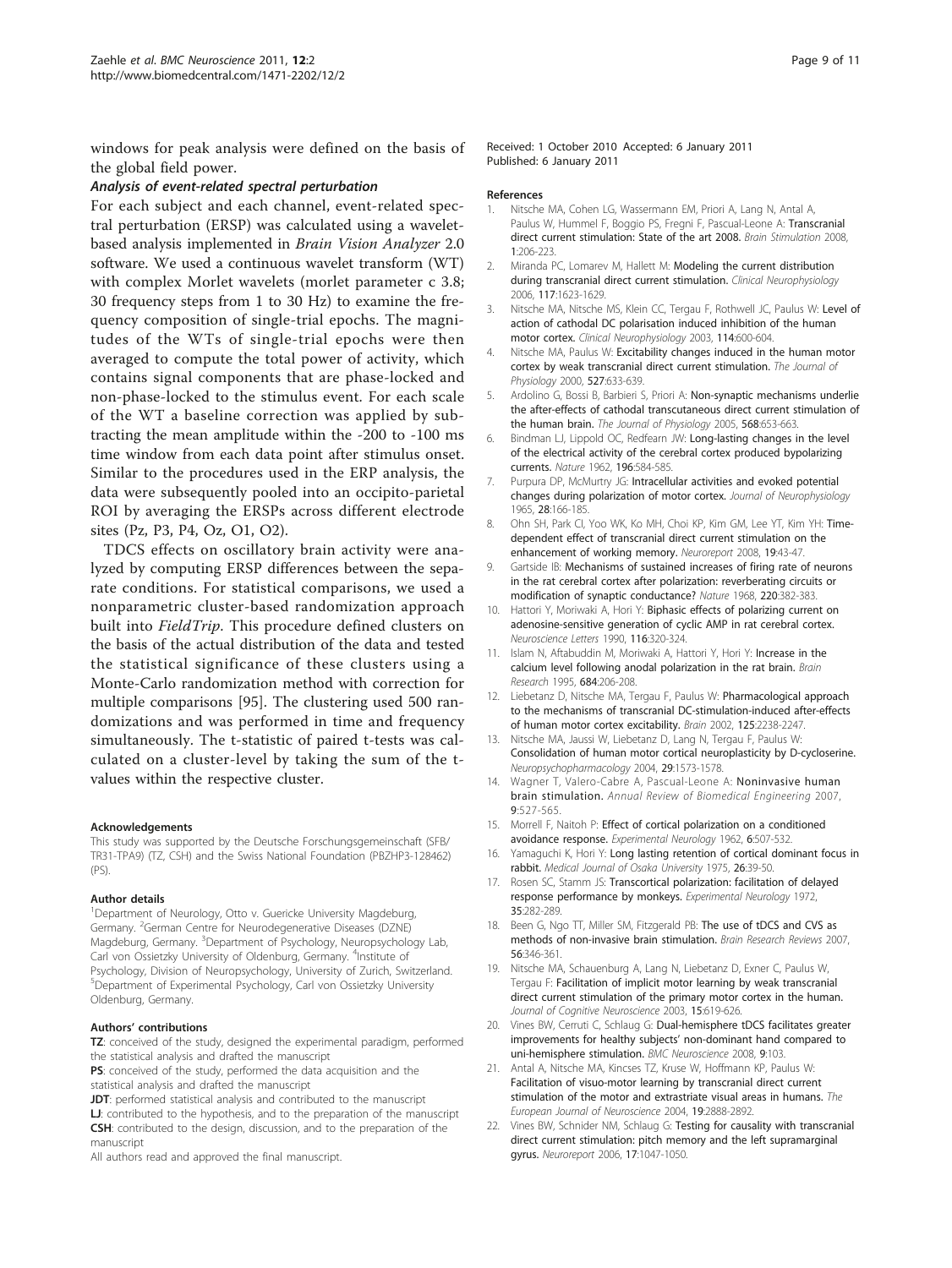- <span id="page-9-0"></span>23. Flöel A, Rösser N, Michka O, Knecht S, Breitenstein C: [Noninvasive brain](http://www.ncbi.nlm.nih.gov/pubmed/18303984?dopt=Abstract) [stimulation improves language learning.](http://www.ncbi.nlm.nih.gov/pubmed/18303984?dopt=Abstract) Journal of Cognitive Neuroscience 2008, 20:1415-22.
- 24. Fiori V, Coccia M, Marinelli CV, Vecchi V, Bonifazi S, Ceravolo MG, Provinciali L, Tomaiuolo F, Marangolo P: [Transcranial Direct Current](http://www.ncbi.nlm.nih.gov/pubmed/20946060?dopt=Abstract) [Stimulation Improves Word Retrieval in Healthy and Nonfluent Aphasic](http://www.ncbi.nlm.nih.gov/pubmed/20946060?dopt=Abstract) [Subjects.](http://www.ncbi.nlm.nih.gov/pubmed/20946060?dopt=Abstract) Journal of Cognitive Neuroscience 2010.
- 25. de Vries MH, Barth AC, Maiworm S, Knecht S, Zwitserlood P, Flöel A: Electrical stimulation of Broca'[s area enhances implicit learning of an](http://www.ncbi.nlm.nih.gov/pubmed/19925194?dopt=Abstract) [artificial grammar.](http://www.ncbi.nlm.nih.gov/pubmed/19925194?dopt=Abstract) Journal of Cognitive Neuroscience 2010, 22:2427-36.
- 26. Elmer S, Burkard M, Renz B, Meyer M, Jancke L: [Direct current induced](http://www.ncbi.nlm.nih.gov/pubmed/19604352?dopt=Abstract) [short-term modulation of the left dorsolateral prefrontal cortex while](http://www.ncbi.nlm.nih.gov/pubmed/19604352?dopt=Abstract) [learning auditory presented nouns.](http://www.ncbi.nlm.nih.gov/pubmed/19604352?dopt=Abstract) Behavioral and Brain Functions 2009, 5:29.
- 27. Liuzzi G, Freundlieb N, Ridder V, Hoppe J, Heise K, Zimerman M, Dobel C, Enriquez-Geppert S, Gerloff C, Zwitserlood P, Hummel FC: [The involvement](http://www.ncbi.nlm.nih.gov/pubmed/20888226?dopt=Abstract) [of the left motor cortex in learning of a novel action word lexicon.](http://www.ncbi.nlm.nih.gov/pubmed/20888226?dopt=Abstract) Current Biology 2010, 20:1745-51.
- 28. Boggio PS, Ferrucci R, Rigonatti SP, Covre P, Nitsche M, Pascual-Leone A, Fregni F: [Effects of transcranial direct current stimulation on working](http://www.ncbi.nlm.nih.gov/pubmed/16843494?dopt=Abstract) [memory in patients with Parkinson](http://www.ncbi.nlm.nih.gov/pubmed/16843494?dopt=Abstract)'s disease. Journal of the Neurological Sciences 2006, 31-38.
- 29. Fregni F, Boggio PS, Nitsche M, Bermpohl F, Antal A, Feredoes E, Marcolin MA, Rigonatti SP, Silva MT, Paulus W, Pascual-Leone A: Anodal transcranial direct current stimulation of prefrontal cortex enhances working memory. Experimental Brain Research 2005, 166:23-30.
- 30. Baddeley A: [Working memory.](http://www.ncbi.nlm.nih.gov/pubmed/1736359?dopt=Abstract) Science 1992, 255:556-559.
- 31. Fuster JM: [The prefrontal cortex, mediator of cross-temporal](http://www.ncbi.nlm.nih.gov/pubmed/3934116?dopt=Abstract) [contingencies.](http://www.ncbi.nlm.nih.gov/pubmed/3934116?dopt=Abstract) Human Neurobiology 1985, 4:169-179.
- 32. Goldman-Rakic PS: [Development of cortical circuitry and cognitive](http://www.ncbi.nlm.nih.gov/pubmed/3608641?dopt=Abstract) [function.](http://www.ncbi.nlm.nih.gov/pubmed/3608641?dopt=Abstract) Child Development 1987, 58:601-622.
- 33. Passingham D, Sakai K: [The prefrontal cortex and working memory:](http://www.ncbi.nlm.nih.gov/pubmed/15082320?dopt=Abstract) [physiology and brain imaging.](http://www.ncbi.nlm.nih.gov/pubmed/15082320?dopt=Abstract) Current Opinion in Neurobiology 2004, 14:163-168.
- 34. Courtney SM, Petit L, Haxby JV, Ungerleider LG: [The role of prefrontal](http://www.ncbi.nlm.nih.gov/pubmed/9854254?dopt=Abstract) [cortex in working memory: examining the contents of consciousness.](http://www.ncbi.nlm.nih.gov/pubmed/9854254?dopt=Abstract) Philosophical Transactions of the Royal Society of London 1998, 353:1819-1828.
- 35. Hautzel H, Mottaghy FM, Schmidt D, Zemb M, Shah NJ, Muller-Gartner HW, Krause BJ: [Topographic segregation and convergence of verbal, object,](http://www.ncbi.nlm.nih.gov/pubmed/11950516?dopt=Abstract) [shape and spatial working memory in humans.](http://www.ncbi.nlm.nih.gov/pubmed/11950516?dopt=Abstract) Neuroscience Letters 2002, 323:156-160.
- 36. Nystrom LE, Braver TS, Sabb FW, Delgado MR, Noll DC, Cohen JD: [Working](http://www.ncbi.nlm.nih.gov/pubmed/10806029?dopt=Abstract) [memory for letters, shapes, and locations: fMRI evidence against](http://www.ncbi.nlm.nih.gov/pubmed/10806029?dopt=Abstract) [stimulus-based regional organization in human prefrontal cortex.](http://www.ncbi.nlm.nih.gov/pubmed/10806029?dopt=Abstract) Neuroimage 2000, 11:424-446.
- 37. Smith EE, Jonides J: [Working memory: a view from neuroimaging.](http://www.ncbi.nlm.nih.gov/pubmed/9212720?dopt=Abstract) Cognitive Psychology 1997, 33:5-42.
- 38. Owen AM, McMillan KM, Laird AR, Bullmore E: [N-back working memory](http://www.ncbi.nlm.nih.gov/pubmed/15846822?dopt=Abstract) [paradigm: a meta-analysis of normative functional neuroimaging](http://www.ncbi.nlm.nih.gov/pubmed/15846822?dopt=Abstract) [studies.](http://www.ncbi.nlm.nih.gov/pubmed/15846822?dopt=Abstract) Human Brain Mapping 2005, 25:46-59.
- 39. Funahashi S, Bruce CJ, Goldman-Rakic PS: [Mnemonic coding of visual](http://www.ncbi.nlm.nih.gov/pubmed/2918358?dopt=Abstract) space in the monkey'[s dorsolateral prefrontal cortex.](http://www.ncbi.nlm.nih.gov/pubmed/2918358?dopt=Abstract) Journal of Neurophysiology 1989, 61:331-349.
- 40. Callicott JH, Mattay VS, Bertolino A, Finn K, Coppola R, Frank JA, Goldberg TE, Weinberger DR: [Physiological characteristics of capacity](http://www.ncbi.nlm.nih.gov/pubmed/10022492?dopt=Abstract) [constraints in working memory as revealed by functional MRI.](http://www.ncbi.nlm.nih.gov/pubmed/10022492?dopt=Abstract) Cerebral Cortex 1999, 9:20-26.
- 41. D'Esposito M, Aguirre GK, Zarahn E, Ballard D, Shin RK, Lease J: [Functional](http://www.ncbi.nlm.nih.gov/pubmed/9714705?dopt=Abstract) [MRI studies of spatial and nonspatial working memory.](http://www.ncbi.nlm.nih.gov/pubmed/9714705?dopt=Abstract) Brain Research 1998, 7:1-13.
- 42. Tsuchida A, Fellows LK: [Lesion evidence that two distinct regions within](http://www.ncbi.nlm.nih.gov/pubmed/19199405?dopt=Abstract) [prefrontal cortex are critical for n-back performance in humans.](http://www.ncbi.nlm.nih.gov/pubmed/19199405?dopt=Abstract) Journal of Cognitive Neuroscience 2009, 21:2263-2275.
- 43. Mull BR, Seyal M: [Transcranial magnetic stimulation of left prefrontal](http://www.ncbi.nlm.nih.gov/pubmed/11514250?dopt=Abstract) [cortex impairs working memory.](http://www.ncbi.nlm.nih.gov/pubmed/11514250?dopt=Abstract) Clinical Neurophysiology 2001, 112:1672-1675.
- 44. Klimesch W, Schack B, Sauseng P: [The functional significance of theta and](http://www.ncbi.nlm.nih.gov/pubmed/15850157?dopt=Abstract) [upper alpha oscillations.](http://www.ncbi.nlm.nih.gov/pubmed/15850157?dopt=Abstract) Experimental Psychology 2005, 52:99-108.
- 45. Boggio PS, Rigonatti SP, Ribeiro RB, Myczkowski ML, Nitsche MA, Pascual-Leone A, Fregni F: [A randomized, double-blind clinical trial on the](http://www.ncbi.nlm.nih.gov/pubmed/17559710?dopt=Abstract)

[efficacy of cortical direct current stimulation for the treatment of major](http://www.ncbi.nlm.nih.gov/pubmed/17559710?dopt=Abstract) [depression.](http://www.ncbi.nlm.nih.gov/pubmed/17559710?dopt=Abstract) The International Journal of Neuropsychopharmacology 2008, 11:249-254.

- 46. Ferrucci R, Bortolomasi M, Vergari M, Tadini L, Salvoro B, Giacopuzzi M, Barbieri S, Priori A: [Transcranial direct current stimulation in severe,](http://www.ncbi.nlm.nih.gov/pubmed/19286265?dopt=Abstract) [drug-resistant major depression.](http://www.ncbi.nlm.nih.gov/pubmed/19286265?dopt=Abstract) Journal of Affective Disorders 2009, 118:215-219.
- 47. Hummel FC, Voller B, Celnik P, Floel A, Giraux P, Gerloff C, Cohen LG: [Effects of brain polarization on reaction times and pinch force in](http://www.ncbi.nlm.nih.gov/pubmed/17083730?dopt=Abstract) [chronic stroke.](http://www.ncbi.nlm.nih.gov/pubmed/17083730?dopt=Abstract) BMC Neuroscience 2006, 7:73.
- 48. Monti A, Cogiamanian F, Marceglia S, Ferrucci R, Mameli F, Mrakic-Sposta S, Vergari M, Zago S, Priori A: [Improved naming after transcranial direct](http://www.ncbi.nlm.nih.gov/pubmed/18096677?dopt=Abstract) [current stimulation in aphasia.](http://www.ncbi.nlm.nih.gov/pubmed/18096677?dopt=Abstract) Journal of Neurology, Neurosurgery, and Psychiatry 2008, 79:451-453.
- 49. Nitsche MA, Boggio PS, Fregni F, Pascual-Leone A: [Treatment](http://www.ncbi.nlm.nih.gov/pubmed/19348793?dopt=Abstract) of [depression with transcranial direct current stimulation \(tDCS\): a review.](http://www.ncbi.nlm.nih.gov/pubmed/19348793?dopt=Abstract) Experimental Neurology 2009, 219:14-19.
- 50. Schlaug G, Renga V: [Transcranial direct current stimulation: a noninvasive](http://www.ncbi.nlm.nih.gov/pubmed/19025351?dopt=Abstract) [tool to facilitate stroke recovery.](http://www.ncbi.nlm.nih.gov/pubmed/19025351?dopt=Abstract) Expert Review of Medical Devices 2008, 5:759-768.
- 51. Schlaug G, Renga V, Nair D: [Transcranial direct current stimulation in](http://www.ncbi.nlm.nih.gov/pubmed/19064743?dopt=Abstract) [stroke recovery.](http://www.ncbi.nlm.nih.gov/pubmed/19064743?dopt=Abstract) Archives of Neurology 2008, 65:1571-1576.
- 52. Jo JM, Kim YH, Ko MH, Ohn SH, Joen B, Lee KH: Enhancing the working memory of stroke patients using tDCS. American Journal of Physical Medicine & Rehabilitation 2009, 88:404-409.
- 53. Boggio PS, Khoury LP, Martins DC, Martins OE, de Macedo EC, Fregni F: [Temporal cortex direct current stimulation enhances performance on a](http://www.ncbi.nlm.nih.gov/pubmed/18977813?dopt=Abstract) [visual recognition memory task in Alzheimer disease.](http://www.ncbi.nlm.nih.gov/pubmed/18977813?dopt=Abstract) Journal of Neurology, Neurosurgery, and Psychiatry 2009, 80:444-447.
- 54. Ferrucci R, Mameli F, Guidi I, Mrakic-Sposta S, Vergari M, Marceglia S, Cogiamanian F, Barbieri S, Scarpini E, Priori A: [Transcranial direct current](http://www.ncbi.nlm.nih.gov/pubmed/18525028?dopt=Abstract) [stimulation improves recognition memory in Alzheimer disease.](http://www.ncbi.nlm.nih.gov/pubmed/18525028?dopt=Abstract) Neurology 2008, 71:493-498.
- 55. Marshall L, Molle M, Siebner HR, Born J: [Bifrontal transcranial direct](http://www.ncbi.nlm.nih.gov/pubmed/15819988?dopt=Abstract) [current stimulation slows reaction time in a working memory task.](http://www.ncbi.nlm.nih.gov/pubmed/15819988?dopt=Abstract) BMC Neuroscience 2005, 6:23.
- 56. Miranda PC, Faria P, Hallett M: [What does the ratio of injected current to](http://www.ncbi.nlm.nih.gov/pubmed/19423386?dopt=Abstract) [electrode area tell us about current density in the brain during tDCS.](http://www.ncbi.nlm.nih.gov/pubmed/19423386?dopt=Abstract) Clinical Neurophysiology 2009, 120:1183-1187.
- 57. Datta A, Bansal V, Diaz J, Patel J, Reato D, Bikson M: Gyri-precise head model of transcranial direct current stimulation: Improved spatial focality using a ring electrode versus conventional rectangular pad. Brain Stimulation 2009, 2:201-207.
- 58. Antal A, Kincses TZ, Nitsche MA, Bartfai O, Paulus W: Excitability changes induced in the human primary visual cortex by transcranial direct current stimulation: direct electrophysiological evidence. Investigative Ophthalmology & Visual Science 2004, 45:702-707.
- 59. Accornero N, Li Voti P, La Riccia M, Gregori B: Visual evoked potentials modulation during direct current cortical polarization. Experimental Brain Research 2007, 178:261-266.
- 60. Antal A, Brepohl N, Poreisz C, Boros K, Csifcsak G, Paulus W: [Transcranial](http://www.ncbi.nlm.nih.gov/pubmed/18180638?dopt=Abstract) [direct current stimulation over somatosensory cortex decreases](http://www.ncbi.nlm.nih.gov/pubmed/18180638?dopt=Abstract) [experimentally induced acute pain perception.](http://www.ncbi.nlm.nih.gov/pubmed/18180638?dopt=Abstract) The Clinical Journal of Pain 2008, 24:56-63.
- 61. Dieckhofer A, Waberski TD, Nitsche M, Paulus W, Buchner H, Gobbele R: [Transcranial direct current stimulation applied over the somatosensory](http://www.ncbi.nlm.nih.gov/pubmed/16931142?dopt=Abstract) [cortex - differential effect on low and high frequency SEPs.](http://www.ncbi.nlm.nih.gov/pubmed/16931142?dopt=Abstract) Clinical Neurophysiology 2006, 117:2221-2227.
- 62. Matsunaga K, Nitsche MA, Tsuji S, Rothwell JC: [Effect of transcranial DC](http://www.ncbi.nlm.nih.gov/pubmed/14744588?dopt=Abstract) [sensorimotor cortex stimulation on somatosensory evoked potentials in](http://www.ncbi.nlm.nih.gov/pubmed/14744588?dopt=Abstract) [humans.](http://www.ncbi.nlm.nih.gov/pubmed/14744588?dopt=Abstract) Clinical Neurophysiology 2004, 115:456-460.
- 63. Nitsche MA, Paulus W: [Sustained excitability elevations induced by](http://www.ncbi.nlm.nih.gov/pubmed/11723286?dopt=Abstract) [transcranial DC motor cortex stimulation in humans.](http://www.ncbi.nlm.nih.gov/pubmed/11723286?dopt=Abstract) Neurology 2001, 57:1899-1901.
- Antal A, Varga ET, Kincses TZ, Nitsche MA, Paulus W: [Oscillatory brain](http://www.ncbi.nlm.nih.gov/pubmed/15167555?dopt=Abstract) [activity and transcranial direct current stimulation in humans.](http://www.ncbi.nlm.nih.gov/pubmed/15167555?dopt=Abstract) Neuroreport 2004, 15:1307-1310.
- 65. Sparing R, Mottaghy FM: [Noninvasive brain stimulation with transcranial](http://www.ncbi.nlm.nih.gov/pubmed/18374276?dopt=Abstract) [magnetic or direct current stimulation \(TMS/tDCS\)-From insights into](http://www.ncbi.nlm.nih.gov/pubmed/18374276?dopt=Abstract) [human memory to therapy of its dysfunction.](http://www.ncbi.nlm.nih.gov/pubmed/18374276?dopt=Abstract) Methods 2008, 44:329-337.